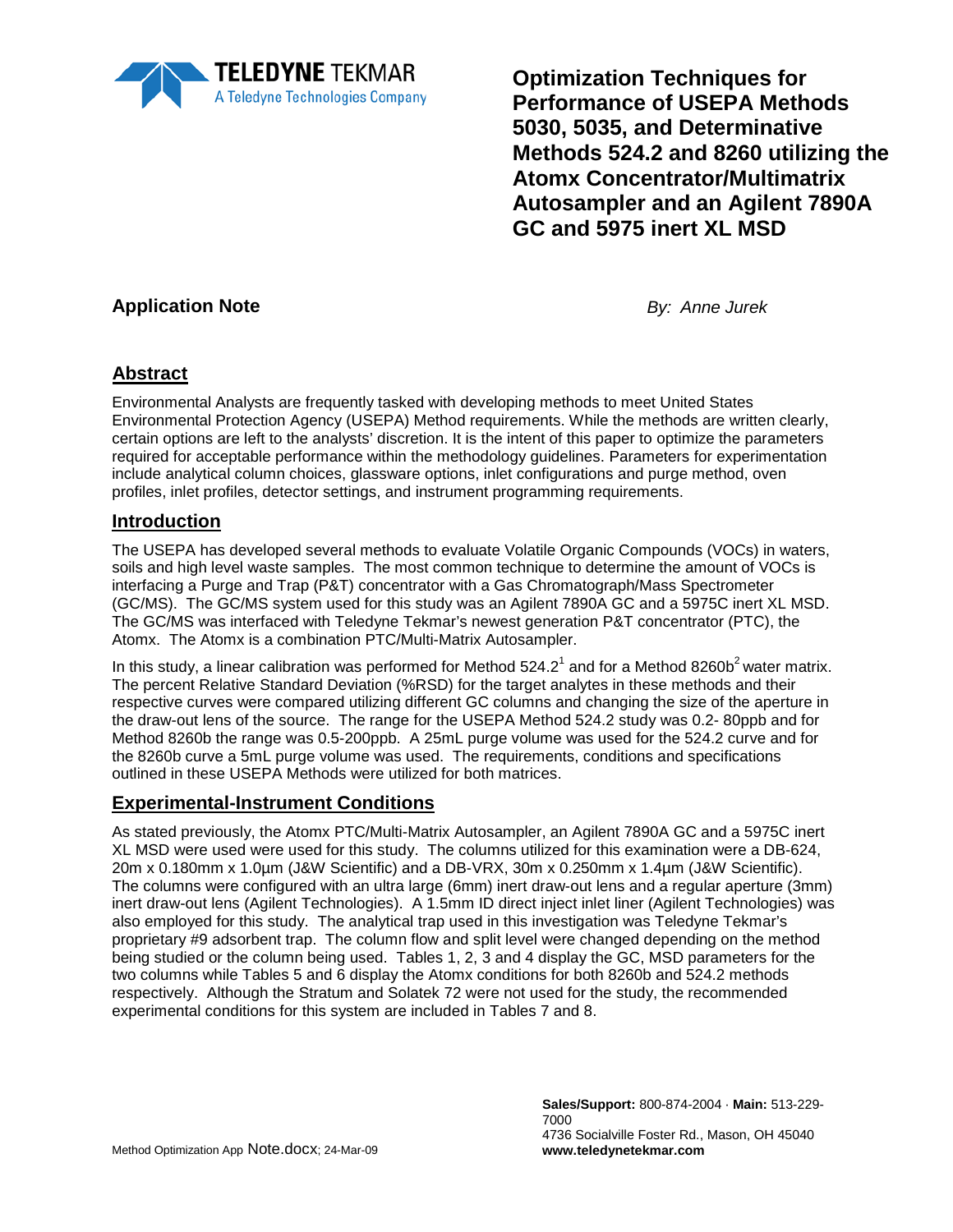| <b>GC Parameters</b>     |                                                                                                  |  |                                   | <b>MSD Parameters</b> |
|--------------------------|--------------------------------------------------------------------------------------------------|--|-----------------------------------|-----------------------|
| GC:                      | Agilent 7890A                                                                                    |  | MSD:                              | 5975C inert XL        |
| Column:                  | J&W Scientific DB-624 20m x 0.180mm<br>$x1.0$ um                                                 |  | Source:                           | $230^{\circ}$ C       |
| Oven Program:            | 35°C for 4 min,16°C/min to 85°C for 0 min,<br>30°C /min to 210°C for 3 min, 14.29 min<br>runtime |  | Quad:                             | $150^{\circ}$ C       |
| Inlet:                   | $220^{\circ}$ C                                                                                  |  | Solvent Delay:                    | $0.5$ min             |
| Column Flow              | 1.5mL/min                                                                                        |  | Scan Range:                       | $m/z$ 35-300          |
| Gas:                     | Helium                                                                                           |  | Scans:                            | 5.19 scans/sec        |
| Split<br>(Method 524.2): | 100:1                                                                                            |  | Threshold:                        | 400                   |
| Split<br>(Method 8260):  | 80:1                                                                                             |  | <b>MS</b> Transfer<br>Line Temp.: | $230^{\circ}$ C       |
| Pressure:                | 27.49 psi                                                                                        |  |                                   |                       |
| Inlet:                   | Split/Splitless                                                                                  |  |                                   |                       |

| <b>MSD Parameters</b>             |                 |  |  |  |  |
|-----------------------------------|-----------------|--|--|--|--|
| MSD:                              | 5975C inert XL  |  |  |  |  |
| Source:                           | $230^{\circ}$ C |  |  |  |  |
| Quad:                             | $150^{\circ}$ C |  |  |  |  |
| Solvent Delay:                    | $0.5$ min       |  |  |  |  |
| Scan Range:                       | m/z 35-300      |  |  |  |  |
| Scans:                            | 5.19 scans/sec  |  |  |  |  |
| Threshold:                        | 400             |  |  |  |  |
| <b>MS Transfer</b><br>Line Temp.: | $230^{\circ}$ C |  |  |  |  |

|  | Tables 1 & 2: GC and MSD Parameters for the DB-624 Column |
|--|-----------------------------------------------------------|
|--|-----------------------------------------------------------|

| <b>GC Parameters</b>     |                                                                                                   |  |                                   | <b>MSD Parameters</b> |
|--------------------------|---------------------------------------------------------------------------------------------------|--|-----------------------------------|-----------------------|
| GC:                      | Agilent 7890A                                                                                     |  | MSD:                              | 5975C inert XL        |
| Column:                  | J&W Scientific DB-VRX 30m x 0.250mm<br>$x1.4$ um                                                  |  | Source:                           | $230^{\circ}$ C       |
| Oven Program:            | 35°C for 4 min, 16°C/min to 85°C for 0 min,<br>30°C /min to 210°C for 3 min, 14.29 min<br>runtime |  | Quad:                             | $150^{\circ}$ C       |
| Inlet:                   | $220^{\circ}$ C                                                                                   |  | Solvent Delay:                    | $0.5$ min             |
| <b>Column Flow</b>       | 1.02mL/min                                                                                        |  | Scan Range:                       | $m/z$ 35-300          |
| Gas:                     | Helium                                                                                            |  | Scans:                            | 5.19 scans/sec        |
| Split<br>(Method 524.2): | 100:1                                                                                             |  | Threshold:                        | 400                   |
| Split<br>(Method 8260):  | 80:1                                                                                              |  | <b>MS Transfer</b><br>Line Temp.: | $230^{\circ}$ C       |
| Pressure:                | 20.14psi                                                                                          |  |                                   |                       |
| Inlet:                   | Split/Splitless                                                                                   |  |                                   |                       |

| <b>MSD Parameters</b>      |                 |  |  |  |
|----------------------------|-----------------|--|--|--|
| MSD:                       | 5975C inert XL  |  |  |  |
| Source:                    | $230^{\circ}$ C |  |  |  |
| Quad:                      | 150°C           |  |  |  |
| Solvent Delay:             | $0.5$ min       |  |  |  |
| Scan Range:                | m/z 35-300      |  |  |  |
| Scans:                     | 5.19 scans/sec  |  |  |  |
| Threshold:                 | 400             |  |  |  |
| MS Transfer<br>Line Temp.: | $230^{\circ}$ C |  |  |  |

#### **Tables 3 & 4: GC and MSD Parameters for the DB-VRX Column**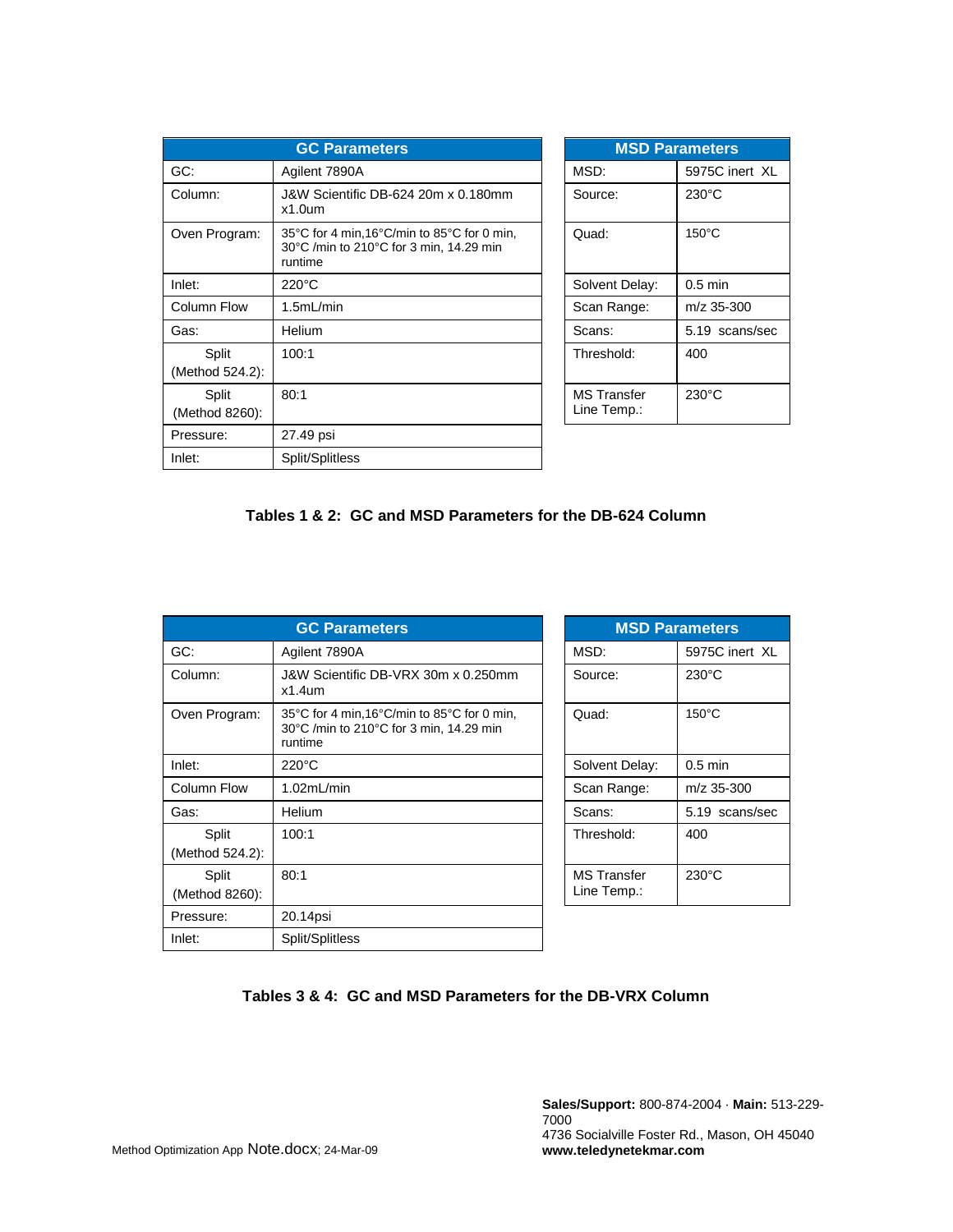| <b>Atomx Water Parameters for USEPA Method 8260b</b> |                  |                                     |                        |  |  |  |
|------------------------------------------------------|------------------|-------------------------------------|------------------------|--|--|--|
| <b>Variable</b>                                      | Value            | <b>Variable</b>                     | Value                  |  |  |  |
| Valve Oven Temp                                      | 140°C            | Dry Purge Flow                      | 100mL/ min             |  |  |  |
| <b>Transfer Line Temp</b>                            | $140^{\circ}$ C  | Dry Purge Temp                      | $20^{\circ}$ C         |  |  |  |
| Sample Mount Temp                                    | $90^{\circ}$ C   | <b>Methanol Needle Rinse</b>        | Off                    |  |  |  |
| Water Heater Temp                                    | $90^{\circ}$ C   | <b>Methanol Needle Rinse Volume</b> | 3.0 <sub>m</sub>       |  |  |  |
| Sample Vial Temp                                     | $20^{\circ}$ C   | Water Needle Rinse Volume           | $7.0m$ L               |  |  |  |
| Sample Equilibrate Time                              | $0.00$ min       | Sweep Needle Time                   | $0.50$ min             |  |  |  |
| Soil Valve Temp                                      | $125^{\circ}$ C  | Desorb Preheat Temp                 | $245^{\circ}$ C        |  |  |  |
| <b>Standby Flow</b>                                  | 10mL/ min        | <b>GC Start Signal</b>              | <b>Start of Desorb</b> |  |  |  |
| Purge Ready Temp                                     | $40^{\circ}$ C   | Desorb Time                         | $1.00$ min             |  |  |  |
| Condensate Trap Standby                              | $45^{\circ}$ C   | <b>Drain Flow</b>                   | 300mL/min              |  |  |  |
| Presweep Time                                        | $0.25$ min       | Desorb Temp                         | 250°C                  |  |  |  |
| Prime Sample Fill Volume                             | 3.0 <sub>m</sub> | <b>Methanol Glass Rinse</b>         | <b>On</b>              |  |  |  |
| Sample Volume                                        | 5.0mL            | Number of Methanol Glass Rinses     | $\mathbf{1}$           |  |  |  |
| Sweep Sample Time                                    | $0.25$ min       | Methanol Glass Rinse Volume         | 3.0 <sub>m</sub>       |  |  |  |
| Sweep Sample Flow                                    | 100mL/min        | Number Of Bake Rinses               | 1                      |  |  |  |
| <b>Sparge Vessel Heater</b>                          | Off              | Water Bake Rinse Volume             | $7.0m$ L               |  |  |  |
| <b>Sparge Vessel Temp</b>                            | $20^{\circ}$ C   | <b>Bake Rinse Sweep Time</b>        | $0.25$ min             |  |  |  |
| <b>Prepurge Time</b>                                 | $0.00$ min       | <b>Bake Rinse Sweep Flow</b>        | 100mL/min              |  |  |  |
| <b>Prepurge Flow</b>                                 | 0mL/min          | <b>Bake Rinse Drain Time</b>        | $0.40$ min             |  |  |  |
| Purge Time                                           | 11.00 min        | <b>Bake Time</b>                    | 2.00 min               |  |  |  |
| Purge Flow                                           | 40mL/min         | <b>Bake Flow</b>                    | 200mL/min              |  |  |  |
| Purge Temp                                           | $20^{\circ}$ C   | <b>Bake Temp</b>                    | 280°C                  |  |  |  |
| Condensate Purge Temp                                | $20^{\circ}$ C   | Condensate Bake Temp                | $200^{\circ}$ C        |  |  |  |
| Dry Purge Time                                       | $0.50$ min       |                                     |                        |  |  |  |

#### **Table 5: Atomx Water Parameters for USEPA Method 8260b (parameters highlighted in yellow were not used.)**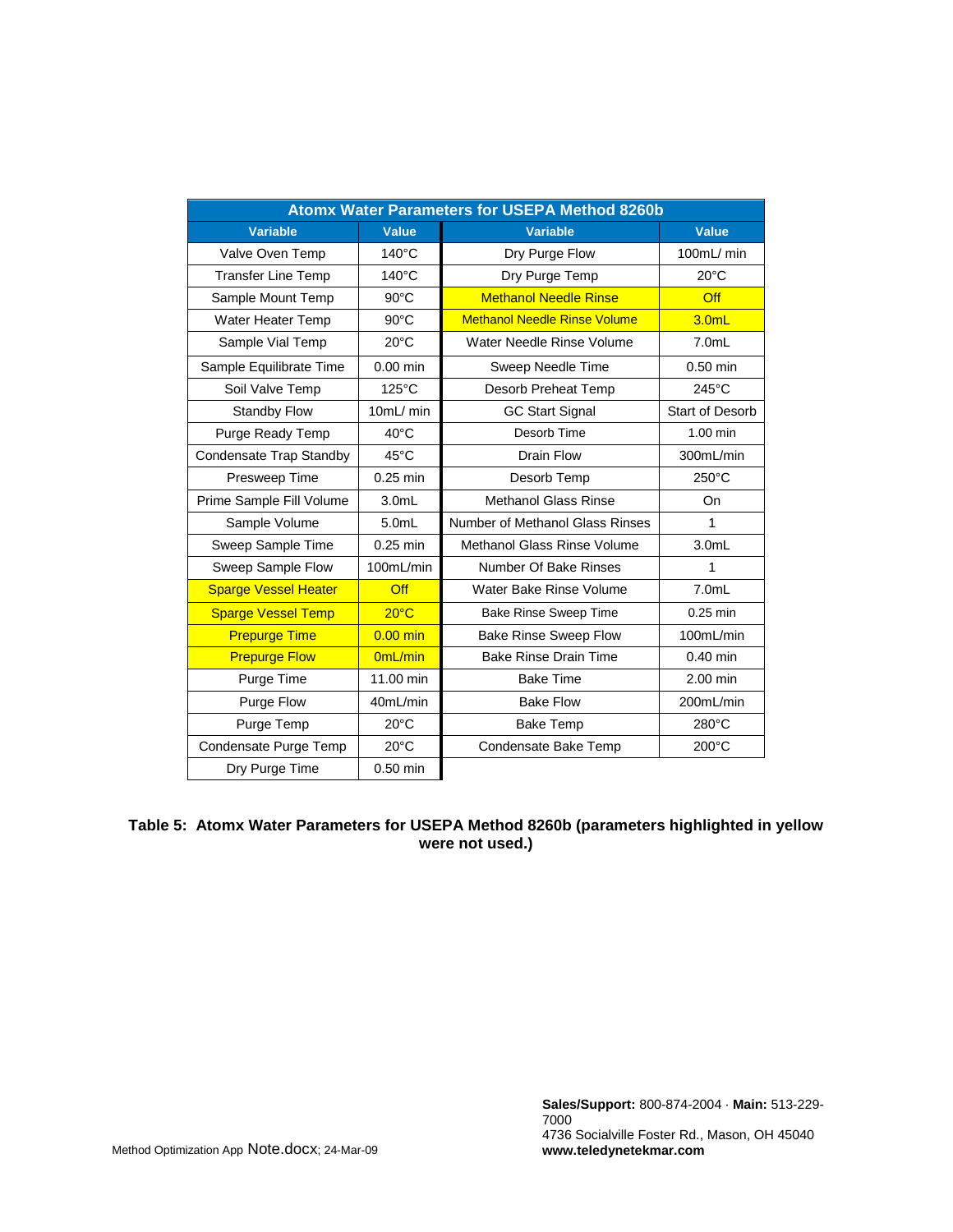| <b>Atomx Water Parameters for USEPA Method 524.2</b> |                 |                                     |                        |  |  |  |
|------------------------------------------------------|-----------------|-------------------------------------|------------------------|--|--|--|
| <b>Variable</b>                                      | Value           | <b>Variable</b>                     | Value                  |  |  |  |
| Valve Oven Temp                                      | $140^{\circ}$ C | Dry Purge Flow                      | 100mL/ min             |  |  |  |
| <b>Transfer Line Temp</b>                            | $140^{\circ}$ C | Dry Purge Temp                      | $20^{\circ}$ C         |  |  |  |
| Sample Mount Temp                                    | $90^{\circ}$ C  | <b>Methanol Needle Rinse</b>        | Off                    |  |  |  |
| Water Heater Temp                                    | 90°C            | <b>Methanol Needle Rinse Volume</b> | 3.0mL                  |  |  |  |
| Sample Vial Temp                                     | $20^{\circ}$ C  | Water Needle Rinse Volume           | $7.0m$ L               |  |  |  |
| Sample Equilibrate Time                              | $0.00$ min      | Sweep Needle Time                   | 0.50 min               |  |  |  |
| Soil Valve Temp                                      | 125°C           | Desorb Preheat Temp                 | $245^{\circ}$ C        |  |  |  |
| <b>Standby Flow</b>                                  | 10mL/ min       | <b>GC Start Signal</b>              | <b>Start of Desorb</b> |  |  |  |
| Purge Ready Temp                                     | $40^{\circ}$ C  | Desorb Time                         | $2.00$ min             |  |  |  |
| Condensate Trap Standby                              | $45^{\circ}$ C  | Drain Flow                          | 300mL/min              |  |  |  |
| Presweep Time                                        | $0.25$ min      | Desorb Temp                         | $250^{\circ}$ C        |  |  |  |
| Prime Sample Fill Volume                             | $2.0m$ L        | <b>Methanol Glass Rinse</b>         | On                     |  |  |  |
| Sample Volume                                        | 25.0mL          | Number of Methanol Glass Rinses     | 1                      |  |  |  |
| Sweep Sample Time                                    | $0.50$ min      | <b>Methanol Glass Rinse Volume</b>  | 3.0 <sub>m</sub>       |  |  |  |
| Sweep Sample Flow                                    | 100mL/min       | Number Of Bake Rinses               | 1                      |  |  |  |
| <b>Sparge Vessel Heater</b>                          | Off             | Water Bake Rinse Volume             | 25.0mL                 |  |  |  |
| <b>Sparge Vessel Temp</b>                            | $20^{\circ}$ C  | <b>Bake Rinse Sweep Time</b>        | $0.50$ min             |  |  |  |
| <b>Prepurge Time</b>                                 | $0.00$ min      | <b>Bake Rinse Sweep Flow</b>        | 100mL/min              |  |  |  |
| <b>Prepurge Flow</b>                                 | 0mL/min         | <b>Bake Rinse Drain Time</b>        | $0.50$ min             |  |  |  |
| Purge Time                                           | 11.00 min       | <b>Bake Time</b>                    | 2.00 min               |  |  |  |
| Purge Flow                                           | 40mL/min        | <b>Bake Flow</b>                    | 200mL/min              |  |  |  |
| Purge Temp                                           | $20^{\circ}$ C  | <b>Bake Temp</b>                    | 280°C                  |  |  |  |
| Condensate Purge Temp                                | $20^{\circ}$ C  | Condensate Bake Temp                | $200^{\circ}$ C        |  |  |  |
| Dry Purge Time                                       | 1.00 min        |                                     |                        |  |  |  |

#### **Table 6: Atomx Water Parameters for USEPA Method 524.2 (parameters highlighted in yellow were not used.)**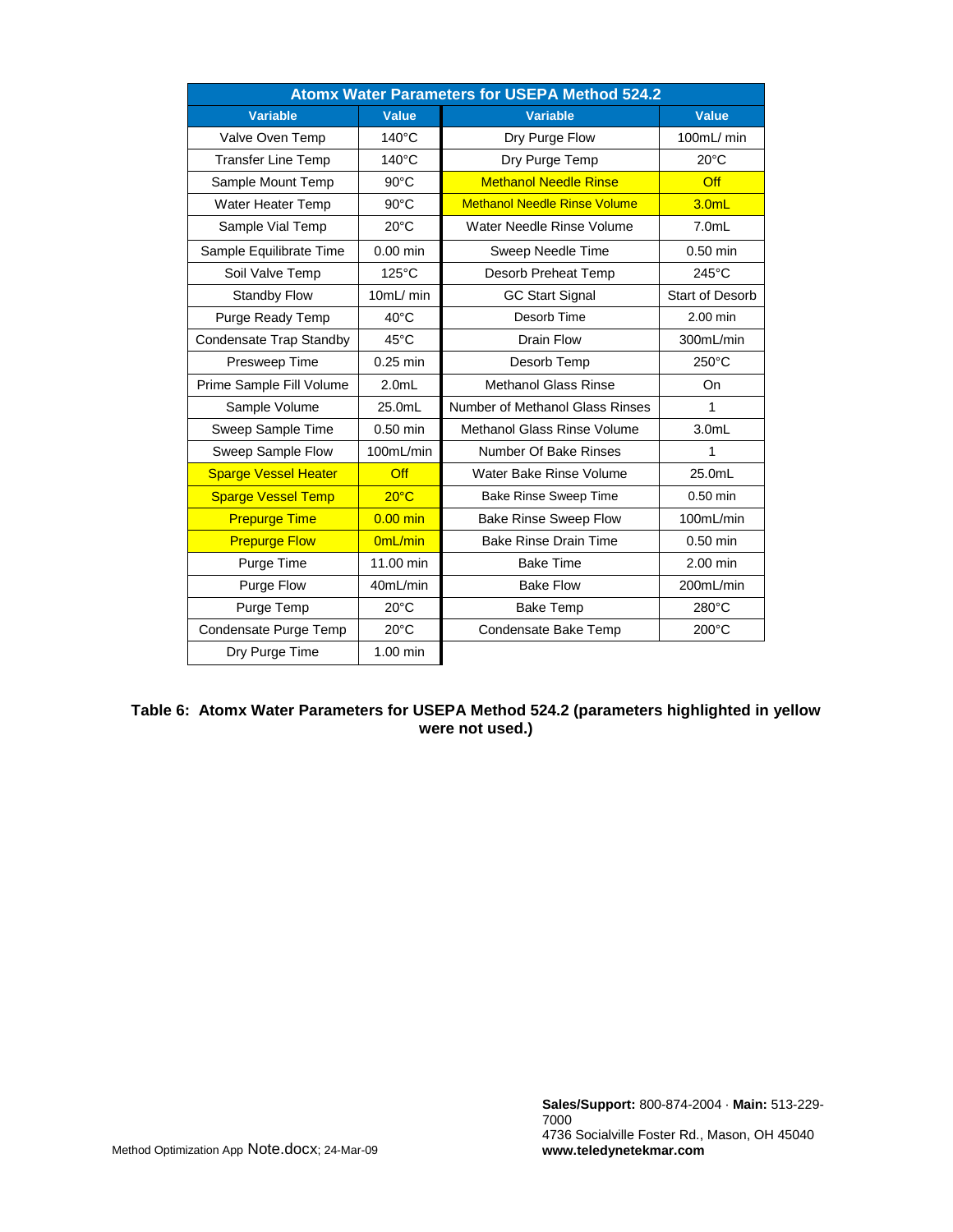| Recommended Stratum PTC and Solatek 72 Parameters for USEPA Method 8260b |                 |                            |                        |  |  |
|--------------------------------------------------------------------------|-----------------|----------------------------|------------------------|--|--|
| <b>Variable</b>                                                          | <b>Value</b>    | <b>Variable</b>            | Value                  |  |  |
| <b>Rinse Water Temp</b>                                                  | $90^{\circ}$ C  | <b>Sample Preheat Time</b> | $1.00$ min             |  |  |
| Sample Cup Temp:                                                         | $30^{\circ}$ C  | Sample Temp                | $40^{\circ}$ C         |  |  |
| Sample Needle Temp                                                       | $30^{\circ}$ C  | <b>Purge Time</b>          | 11.00                  |  |  |
| <b>Transfer Line Temp</b>                                                | 140°C           | Purge Temp                 | $0^{\circ}$ C          |  |  |
| Soil Valve Temp                                                          | $125^{\circ}$ C | <b>Purge Flow</b>          | 40mL/min               |  |  |
| Sample Sweep Time                                                        | $0.50$ min      | Dry Purge Time             | $1.00$ min             |  |  |
| Needle Rinse Volume                                                      | 7mL             | Dry Purge Temp             | $20^{\circ}$ C         |  |  |
| Needle Sweep Time                                                        | $0.50$ min      | Dry Purge Flow             | 100mL/min              |  |  |
| <b>Bake Rinse Volume</b>                                                 | 7mL             | <b>GC Start</b>            | <b>Start of Desorb</b> |  |  |
| <b>Bake Sweep Time</b>                                                   | $0.25$ min      | <b>Desorb Preheat Temp</b> | $245^{\circ}$ C        |  |  |
| <b>Bake Drain Time</b>                                                   | $0.50$ min      | <b>Desorb Drain</b>        | On                     |  |  |
| Number of Bake Rinses                                                    | 2               | Desorb Time                | $2.00$ min             |  |  |
| <b>Valve Oven Temp</b>                                                   | $140^{\circ}$ C | Desorb Temp                | $250^{\circ}$ C        |  |  |
| <b>Transfer Line Temp</b>                                                | $140^{\circ}$ C | <b>Desorb Flow</b>         | 300mL/min              |  |  |
| Sample Mount Temp                                                        | $90^{\circ}$ C  | <b>Bake Time</b>           | 4.00 min               |  |  |
| Purge ready Temp                                                         | $40^{\circ}$ C  | <b>Bake Temp</b>           | $280^{\circ}$ C        |  |  |
| <b>Condenser Ready Temp</b>                                              | $45^{\circ}$ C  | <b>Bake Flow</b>           | 200mL/min              |  |  |
| <b>Condenser Purge Temp</b>                                              | $20^{\circ}$ C  | <b>Condenser Bake Temp</b> | $200^{\circ}$ C        |  |  |
| <b>Standby Flow</b>                                                      | 10mL/min        | <b>Focus Temp</b>          | $-150^{\circ}$ C       |  |  |
| Pre-Purge Time                                                           | $0.00$ min      | <b>Inject Temp</b>         | 180°C                  |  |  |
| Pre-Purge Flow                                                           | 40mL/min        | <b>Inject Time</b>         | $1.00$ min             |  |  |
| Sample Heater                                                            | Off             | <b>Standby Temp</b>        | 100°C                  |  |  |

**Table 7: Stratum PTC and Solatek 72 Parameters for USEPA Method 8260b**

**Stratum PTC Parameters are in Blue**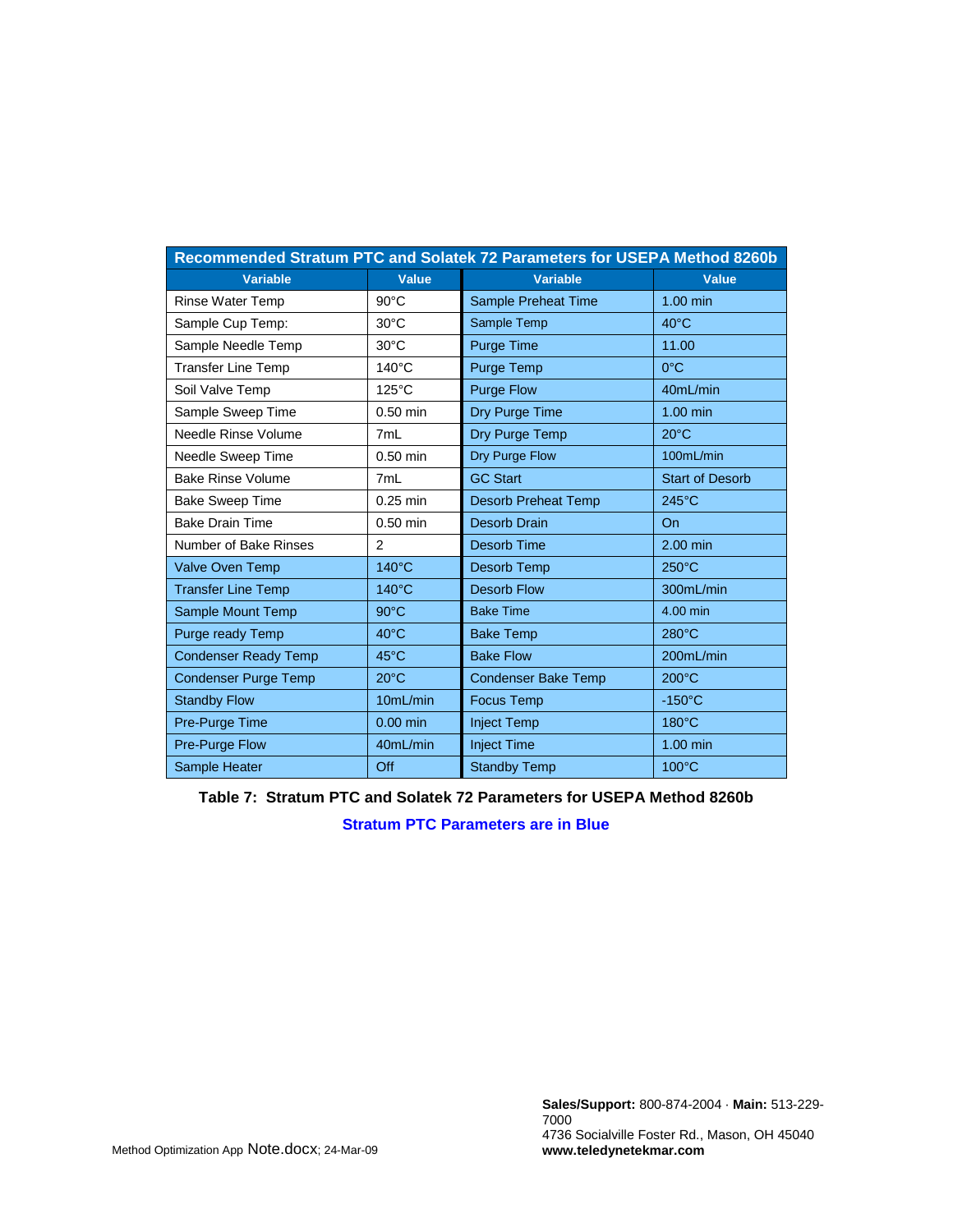| Recommended Stratum PTC and Solatek 72 Parameters for USEPA Method 524.2 |                 |                            |                        |  |  |
|--------------------------------------------------------------------------|-----------------|----------------------------|------------------------|--|--|
| <b>Variable</b>                                                          | <b>Value</b>    | <b>Variable</b>            | <b>Value</b>           |  |  |
| Rinse Water Temp                                                         | $90^{\circ}$ C  | <b>Sample Preheat Time</b> | 1.00 min               |  |  |
| Sample Cup Temp:                                                         | $30^{\circ}$ C  | Sample Temp                | $40^{\circ}$ C         |  |  |
| Sample Needle Temp                                                       | $30^{\circ}$ C  | Purge Time                 | 11.00                  |  |  |
| <b>Transfer Line Temp</b>                                                | $140^{\circ}$ C | Purge Temp                 | $0^{\circ}$ C          |  |  |
| Soil Valve Temp                                                          | $125^{\circ}$ C | <b>Purge Flow</b>          | 40mL/min               |  |  |
| Sample Sweep Time                                                        | $0.50$ min      | Dry Purge Time             | 1.00 min               |  |  |
| Needle Rinse Volume                                                      | 7mL             | Dry Purge Temp             | $20^{\circ}$ C         |  |  |
| Needle Sweep Time                                                        | $0.50$ min      | Dry Purge Flow             | 100mL/min              |  |  |
| <b>Bake Rinse Volume</b>                                                 | 25mL            | <b>GC Start</b>            | <b>Start of Desorb</b> |  |  |
| <b>Bake Sweep Time</b>                                                   | $0.50$ min      | <b>Desorb Preheat Temp</b> | $245^{\circ}$ C        |  |  |
| <b>Bake Drain Time</b>                                                   | $0.50$ min      | <b>Desorb Drain</b>        | On                     |  |  |
| Number of Bake Rinses                                                    | 2               | Desorb Time                | 2.00 min               |  |  |
| <b>Valve Oven Temp</b>                                                   | $140^{\circ}$ C | Desorb Temp                | $250^{\circ}$ C        |  |  |
| <b>Transfer Line Temp</b>                                                | $140^{\circ}$ C | <b>Desorb Flow</b>         | 300mL/min              |  |  |
| Sample Mount Temp                                                        | $90^{\circ}$ C  | <b>Bake Time</b>           | 4.00 min               |  |  |
| Purge ready Temp                                                         | $40^{\circ}$ C  | <b>Bake Temp</b>           | $280^{\circ}$ C        |  |  |
| <b>Condenser Ready Temp</b>                                              | 45°C            | <b>Bake Flow</b>           | 200mL/min              |  |  |
| <b>Condenser Purge Temp</b>                                              | $20^{\circ}$ C  | <b>Condenser Bake Temp</b> | $200^{\circ}$ C        |  |  |
| <b>Standby Flow</b>                                                      | 10mL/min        | <b>Focus Temp</b>          | $-150^{\circ}$ C       |  |  |
| Pre-Purge Time                                                           | $0.50$ min      | <b>Inject Temp</b>         | $180^{\circ}$ C        |  |  |
| Pre-Purge Flow                                                           | 40mL/min        | <b>Inject Time</b>         | 1.00 min               |  |  |
| Sample Heater                                                            | Off             | <b>Standby Temp</b>        | $100^{\circ}$ C        |  |  |

|  |  |  |  | Table 8: Stratum PTC and Solatek 72 Parameters for USEPA Method 524.2 |  |  |
|--|--|--|--|-----------------------------------------------------------------------|--|--|
|--|--|--|--|-----------------------------------------------------------------------|--|--|

**Stratum PTC Parameters are in Blue**

## **Calibration**

The 50ppm working calibration standards were prepared in methanol. Calibration standards were prepared in a 50mL volumetric flask filled to volume with de-ionized water. The method 524.2 calibration range was 0.2-80ppb while the method 8260b calibration range was 0.5-200ppb. The standards were transferred to headspace free 40mL vials for analysis. The required Internal Standard (IS) was prepared in methanol at a concentration of 25ppm. The IS was then transferred to the standard vessel on the Atomx. The Atomx, using the standards addition feature, then transferred the IS in 5µl aliquots to the samples in order to hold the IS concentration at a constant 25ppb.

The calibration data was processed using Agilent Chemstation software. The relative response factors of all of the analytes of interest were evaluated for linearity and response. All of calibration curves met the performance criteria required for their respective method. Over all, the 6mm aperture draw-out lens performed better for the two methods, thus this draw-out lens was used for the DB-624 column evaluation. A comparison of method performance criteria with the different columns and draw-out lenses are listed in Table 9.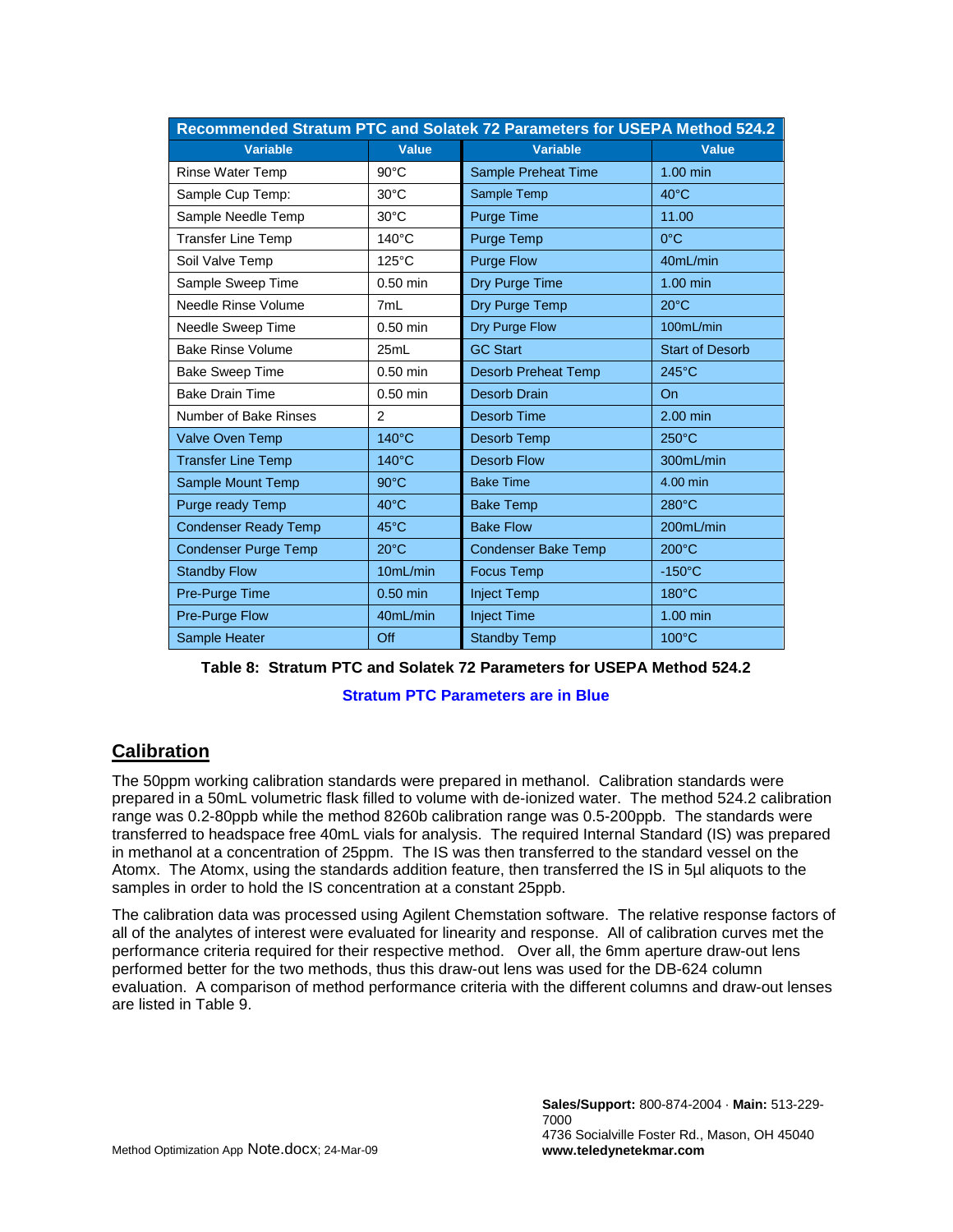| Percent RSDs for Different Columns, Methods and Draw-Out Lenses |                      |                           |                      |                           |                      |                      |  |
|-----------------------------------------------------------------|----------------------|---------------------------|----------------------|---------------------------|----------------------|----------------------|--|
|                                                                 |                      | <b>USEPA Method 524.2</b> |                      | <b>USEPA Method 8260b</b> |                      |                      |  |
| Compound                                                        | 6mm Draw-out<br>lens | 3mm Draw-out<br>lens      | 6mm Draw-out<br>lens | 6mm Draw-out<br>lens      | 3mm Draw-out<br>lens | 6mm Draw-out<br>lens |  |
|                                                                 | <b>DB-VRX</b>        | <b>DB-VRX</b>             | DB-624               | <b>DB-VRX</b>             | <b>DB-VRX</b>        | DB-624               |  |
|                                                                 | Column               | Column                    | Column               | Column                    | Column               | Column               |  |
| pentafluorobenzene (IS)                                         | N/A                  | N/A                       | N/A                  |                           |                      |                      |  |
| fluorobenzene(IS)                                               |                      |                           |                      | N/A                       | N/A                  | N/A                  |  |
| dichlorodifluoromethane                                         | 10.02                | 8.71                      | 11.89                | 10.38                     | 9.08                 | 10.21                |  |
| chloromethane                                                   | 4.44                 | 7.68                      | 5.52                 | 11.19                     | 9.24                 | 3.66                 |  |
| vinyl chloride                                                  | 4.99                 | 8.27                      | 4.63                 | 7.14                      | 10.65                | 6.21                 |  |
| bromomethane                                                    | 9.53                 | 13.09                     | 8.98                 | 12.38                     | 11.47                | 11.91                |  |
| chloroethane                                                    | 4.27                 | 13.00                     | 6.50                 | 4.49                      | 10.24                | 11.96                |  |
| trichlorofluoromethane                                          | 8.89                 | 9.88                      | 5.06                 | 7.18                      | 7.51                 | 4.71                 |  |
| diethyl ether                                                   | 8.70                 | 6.35                      | 8.26                 | 5.75                      | 3.13                 | 4.00                 |  |
| 1,1-dichloroethene                                              | 7.39                 | 5.03                      | 5.30                 | 5.83                      | 10.43                | 6.41                 |  |
| carbon disulfide                                                | 9.93                 | 16.19                     | 5.64                 | 9.76                      | 13.01                | 6.19                 |  |
| 1,1,2-trichlorofluoroethane                                     | N/A                  | N/A                       | N/A                  | 5.89                      | 9.48                 | 3.91                 |  |
| iodomethane                                                     | 6.87                 | 13.64                     | 10.71                | 11.44                     | 10.74                | 9.40                 |  |
| allyl chloride                                                  | 4.15                 | 10.61                     | 4.46                 | 9.32                      | 7.17                 | 10.69                |  |
| methylene chloride                                              | 9.02                 | 6.71                      | 4.76                 | 6.18                      | 8.35                 | 4.74                 |  |
| acetone                                                         | 9.89                 | 8.65                      | 5.83                 | 7.60                      | 12.59                | 8.30                 |  |
| trans-1,2-dichloroethene                                        | 4.77                 | 14.54                     | 8.37                 | 9.05                      | 4.35                 | 6.37                 |  |
| methyl acetate                                                  | N/A                  | N/A                       | N/A                  | 9.86                      | 10.50                | 12.14                |  |
| <b>MTBE</b>                                                     | 7.66                 | 14.19                     | 10.18                | 3.11                      | 5.35                 | 6.20                 |  |
| <b>TBA</b>                                                      | N/A                  | N/A                       | N/A                  | 8.43                      | 10.58                | 5.97                 |  |
| diisopropyl ether                                               | N/A                  | N/A                       | N/A                  | 8.49                      | 4.24                 | 10.44                |  |
| chloroprene                                                     | N/A                  | N/A                       | N/A                  | 8.81                      | 9.20                 | 7.04                 |  |
| 1,1-dichloroethane                                              | 8.93                 | 14.40                     | 11.10                | 7.12                      | 4.44                 | 3.95                 |  |
| acrylonitrile                                                   | 9.62                 | 10.43                     | 8.88                 | 8.91                      | 10.19                | 10.30                |  |
| vinyl acetate                                                   | N/A                  | N/A                       | N/A                  | 6.32                      | 8.07                 | 8.85                 |  |
| <b>ETBE</b>                                                     | N/A                  | N/A                       | N/A                  | 6.63                      | 3.81                 | 3.61                 |  |
| cis-1,2-dichloroethene                                          | 8.21                 | 13.46                     | 8.93                 | 7.26                      | 3.52                 | 5.03                 |  |
| 2,2-dichloropropane                                             | 10.32                | 12.45                     | 11.67                | 8.31                      | 9.95                 | 7.06                 |  |
| bromochloromethane                                              | 10.00                | 13.30                     | 3.67                 | 7.43                      | 5.02                 | 9.09                 |  |
| methacrylonitrile                                               | 7.38                 | 9.90                      | 11.38                | N/A                       | N/A                  | N/A                  |  |
| chloroform                                                      | 8.56                 | 16.99                     | 10.85                | 8.44                      | 4.13                 | 5.13                 |  |
| carbon tetrachloride                                            | 10.44                | 13.01                     | 6.15                 | 9.32                      | 12.62                | 9.86                 |  |
| 1,1,1-trichloroethane                                           | 10.27                | 9.19                      | 5.59                 | 6.99                      | 8.66                 | 2.10                 |  |
| THF                                                             | 6.71                 | 14.87                     | 11.81                | 11.93                     | 9.35                 | 10.44                |  |
| 1-chlorobutane                                                  | 8.60                 | 9.94                      | 5.27                 | N/A                       | N/A                  | N/A                  |  |
| dibromofluoromethane (surr)                                     | N/A                  | N/A                       | N/A                  | 10.58                     | 4.12                 | 4.44                 |  |
| methyl acrylate                                                 | 9.31                 | 14.51                     | 2.16                 | 7.69                      | 11.40                | 11.77                |  |
| 1,1-dichloropropene                                             | 9.34                 | 9.00                      | 5.28                 | 10.37                     | 9.14                 | 6.38                 |  |
| 2-butanone (MEK)                                                | 3.58                 | 7.70                      | 6.92                 | 9.38                      | 8.82                 | 12.56                |  |
| benzene                                                         | 5.74                 | 9.03                      | 8.35                 | 5.04                      | 7.25                 | 3.14                 |  |
| propionitrile                                                   | 5.42                 | 9.95                      | 14.50                | 4.75                      | 5.82                 | 9.12                 |  |
| tert amyl methyl ether (TAME)                                   | N/A                  | N/A                       | N/A                  | 4.80                      | 6.02                 | 4.58                 |  |
| 1,2-dichloroethane                                              | 7.53                 | 11.03                     | 7.20                 | 7.88                      | 6.64                 | 5.47                 |  |
| isobutyl alcohol                                                | N/A                  | N/A                       | N/A                  | 6.10                      | 6.64                 | 9.97                 |  |
| isopropyl acetate                                               | N/A                  | N/A                       | N/A                  | 7.83                      | 9.80                 | 8.32                 |  |
| trichloroethene                                                 | 6.28                 | 13.79                     | 8.91                 | 8.72                      | 9.44                 | 8.36                 |  |
| 1,4-difluorobenzene (IS)                                        | N/A                  | N/A                       | N/A                  |                           |                      |                      |  |
| dibromomethane                                                  | 8.29                 | 10.92                     | 3.60                 | 3.74                      | 6.48                 | 10.01                |  |
| 1,2-dichloropropane                                             | 6.96                 | 9.93                      | 7.22                 | 9.94                      | 8.65                 | 4.49                 |  |
| bromodichloromethane                                            | 10.71                | 10.61                     | 7.15                 | 8.82                      | 11.72                | 4.52                 |  |

**Sales/Support:** 800-874-2004 · **Main:** 513-229- 7000

4736 Socialville Foster Rd., Mason, OH 45040 **www.teledynetekmar.com**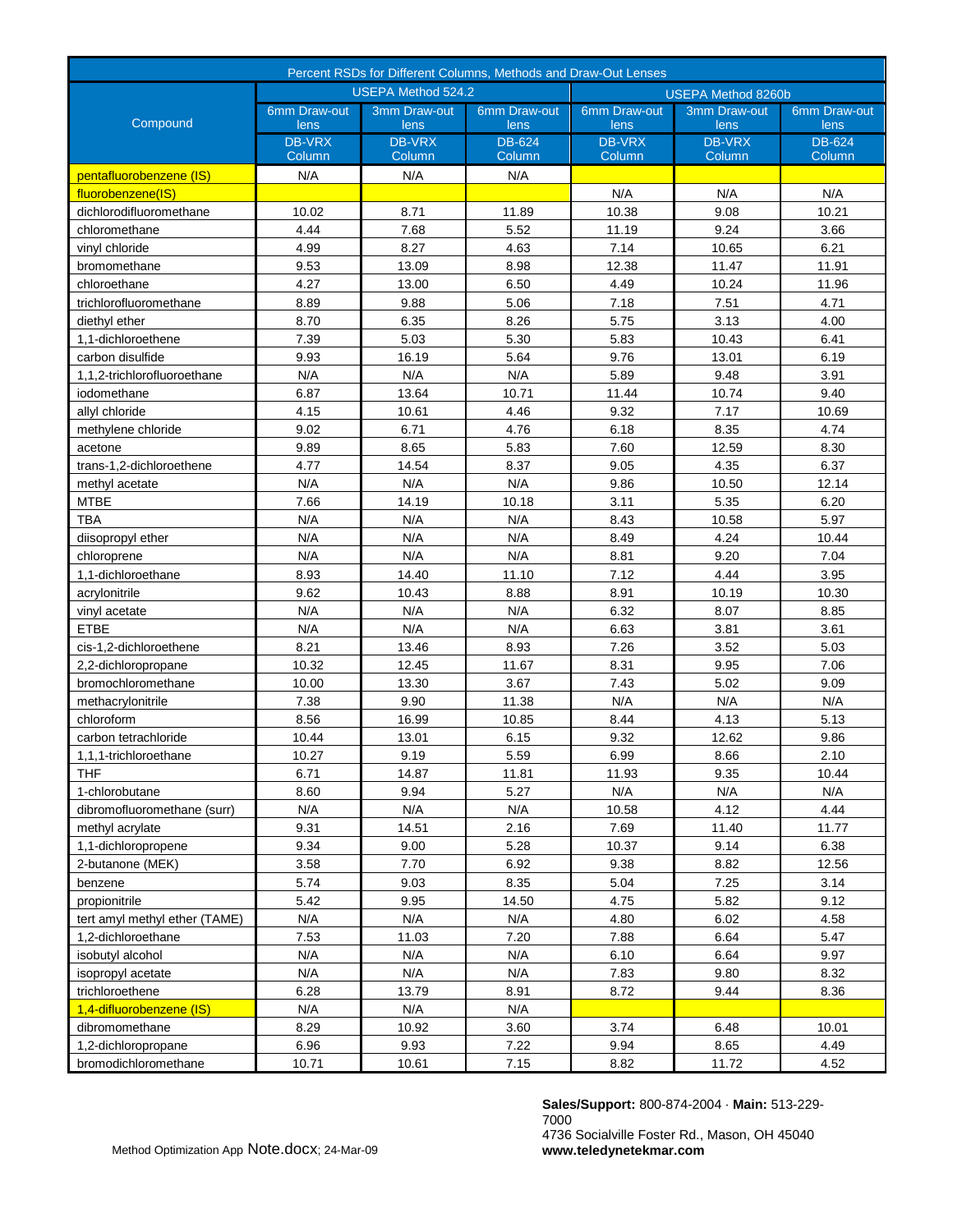| Percent RSDs for Different Columns, Methods and Draw-Out Lenses |                                                       |                         |                         |                         |                         |                         |
|-----------------------------------------------------------------|-------------------------------------------------------|-------------------------|-------------------------|-------------------------|-------------------------|-------------------------|
|                                                                 | <b>USEPA Method 524.2</b><br><b>USEPA Method 8260</b> |                         |                         |                         |                         |                         |
| Compound                                                        | 6mm Draw-out<br>lens                                  | 3mm Draw-out<br>lens    | 6mm Draw-out<br>lens    | 6mm Draw-out<br>lens    | 3mm Draw-out<br>lens    | 6mm Draw-out<br>lens    |
|                                                                 | <b>DB-VRX</b><br>Column                               | <b>DB-VRX</b><br>Column | <b>DB-624</b><br>Column | <b>DB-VRX</b><br>Column | <b>DB-VRX</b><br>Column | <b>DB-624</b><br>Column |
| methyl methacrylate                                             | 8.83                                                  | 14.23                   | 4.31                    | 6.16                    | 8.49                    | 11.94                   |
| chloroacetonitrile                                              | 6.37                                                  | 12.77                   | 10.73                   | N/A                     | N/A                     | N/A                     |
| n-propyl acetate                                                | N/A                                                   | N/A                     | N/A                     | 9.57                    | 9.84                    | 11.43                   |
| 2-cleve                                                         | N/A                                                   | N/A                     | N/A                     | 5.94                    | 8.71                    | 6.73                    |
| cis-1,3-dichloropropene                                         | 12.03                                                 | 11.69                   | 8.10                    | 5.65                    | 11.21                   | 6.76                    |
| toluene-d8 (surr)                                               | N/A                                                   | N/A                     | N/A                     | 4.29                    | 10.01                   | 4.84                    |
| toluene                                                         | 6.37                                                  | 14.21                   | 3.65                    | 5.60                    | 4.06                    | 3.14                    |
| 2-nitropropane                                                  | 13.01                                                 | 12.45                   | 8.33                    | 9.22                    | 12.13                   | 10.45                   |
| tetrachloroethene                                               | 10.68                                                 | 10.88                   | 8.92                    | 11.70                   | 7.30                    | 8.56                    |
| 1,1-dichloro-2-propanone                                        | 14.47                                                 | 0.995                   | 6.40                    | N/A                     | N/A                     | N/A                     |
| 4-methyl 2-pentanone                                            | 7.11                                                  | 9.09                    | 11.16                   | 9.99                    | 11.52                   | 9.91                    |
| 1,1,2-trichloroethane                                           | 5.89                                                  | 9.29                    | 8.43                    | 7.24                    | 8.28                    | 5.69                    |
| trans-1,3-dichloropropene                                       | 13.34                                                 | 14.98                   | 8.75                    | N/A                     | N/A                     | N/A                     |
| ethyl methacrylate                                              | 8.61                                                  | 12.01                   | 6.22                    | 7.95                    | 8.96                    | 7.19                    |
| dibromochloromethane                                            | 10.41                                                 | 13.28                   | 10.29                   | 9.74                    | 11.21                   | 8.76                    |
| 1,3-dichloropropane                                             | 7.52                                                  | 9.65                    | 7.16                    | 5.47                    | 6.04                    | 4.60                    |
| 1.2-dibromoethane                                               | 6.25                                                  | 14.66                   | 1.38                    | 7.94                    | 11.41                   | 6.94                    |
| n-butyl acetate                                                 | N/A                                                   | N/A                     | N/A                     | 9.14                    | 11.21                   | 10.35                   |
| 2-hexanone                                                      | 7.63                                                  | 14.07                   | 8.84                    | 3.32                    | 7.47                    | 11.41                   |
| chlorobenzene-d5 (IS)                                           | N/A                                                   | N/A                     | N/A                     |                         |                         |                         |
| chlorobenzene                                                   | 4.51                                                  | 15.50                   | 3.82                    | 6.07                    | 6.79                    | 3.51                    |
| ethylbenzene                                                    | 7.10                                                  | 13.65                   | 3.70                    | 6.18                    | 8.37                    | 4.33                    |
| 1,1,1,2-tetrachloroethane                                       | 8.26                                                  | 12.22                   | 9.22                    | 9.76                    | 10.21                   | 3.98                    |
| m&p xylene                                                      | 7.86                                                  | 15.05                   | 5.99                    | 10.21                   | 9.04                    | 6.09                    |
| ortho xylene                                                    | 5.94                                                  | 14.69                   | 6.27                    | 9.00                    | 5.27                    | 2.47                    |
| styrene                                                         | 6.61                                                  | 15.50                   | 6.33                    | 10.36                   | 4.55                    | 6.28                    |
| bromoform                                                       | 12.58                                                 | 19.93                   | 15.00                   | 6.38                    | 14.71                   | 11.22                   |
| isopropylbenzene                                                | 6.42                                                  | 11.20                   | 5.71                    | 8.62                    | 6.50                    | 6.91                    |
| n-amyl acetate                                                  | N/A                                                   | N/A                     | N/A                     | 11.68                   | 9.87                    | 6.57                    |
| BFB (surr)                                                      | 6.53                                                  | 5.50                    | 3.85                    | 10.25                   | 14.49                   | 12.26                   |
| n-propylbenzene                                                 | 9.28                                                  | 14.57                   | 7.87                    | 8.44                    | 8.65                    | 10.93                   |
| 1,2,3-trichloropropane                                          | 5.88                                                  | 10.93                   | 4.98                    | N/A                     | N/A                     | N/A                     |
| trans-1,4-dichloro-2-butene                                     | 10.12                                                 | 0.996                   | 13.61                   | 9.66                    | 9.78                    | 0.999                   |
| nitrobenzene                                                    | 0.999                                                 | 0.995                   | 0.999                   | 11.94                   | 0.995                   | 0.997                   |
| bromobenzene                                                    | 7.10                                                  | 9.08                    | 8.09                    | 9.18                    | 8.31                    | 3.79                    |
| 1,1,2,2-tetrachloroethane                                       | 6.09                                                  | 7.42                    | 14.52                   | 9.13                    | 9.59                    | 6.26                    |
| 1,3,5-trimethylbenzene                                          | 7.73                                                  | 18.08                   | 8.05                    | 8.58                    | 6.44                    | 6.32                    |
| pentachloroethane                                               | 10.88                                                 | 0.998                   | 7.81                    | N/A                     | N/A                     | N/A                     |
| 2-chlorotoluene                                                 | 5.43                                                  | 16.81                   | 7.88                    | 9.02                    | 5.15                    | 2.63                    |
| cis-1,4-dichloro-2-butene                                       | N/A                                                   | N/A                     | N/A                     | 9.11                    | 13.98                   | 7.82                    |
| 4-chlorotoluene                                                 | 5.57                                                  | 16.71                   | 5.77                    | 7.67                    | 10.03                   | 6.76                    |
| tertbutylbenzene                                                | 8.14                                                  | 11.85                   | 5.98                    | 10.04                   | 4.35                    | 6.55                    |
| 1,2,4-trimethylbenzene                                          | 9.46                                                  | 16.74                   | 5.93                    | 6.89                    | 9.44                    | 5.18                    |
| sec-butylbenzene                                                | 8.16                                                  | 12.08                   | 5.11                    | 5.54                    | 7.03                    | 11.46                   |
| p-isopropyltoluene                                              | 10.14                                                 | 11.38                   | 8.50                    | 9.39                    | 7.44                    | 10.24                   |
| 1,3-dichlorobenzene                                             | 6.29                                                  | 19.71                   | 10.18                   | 10.93                   | 6.68                    | 8.31                    |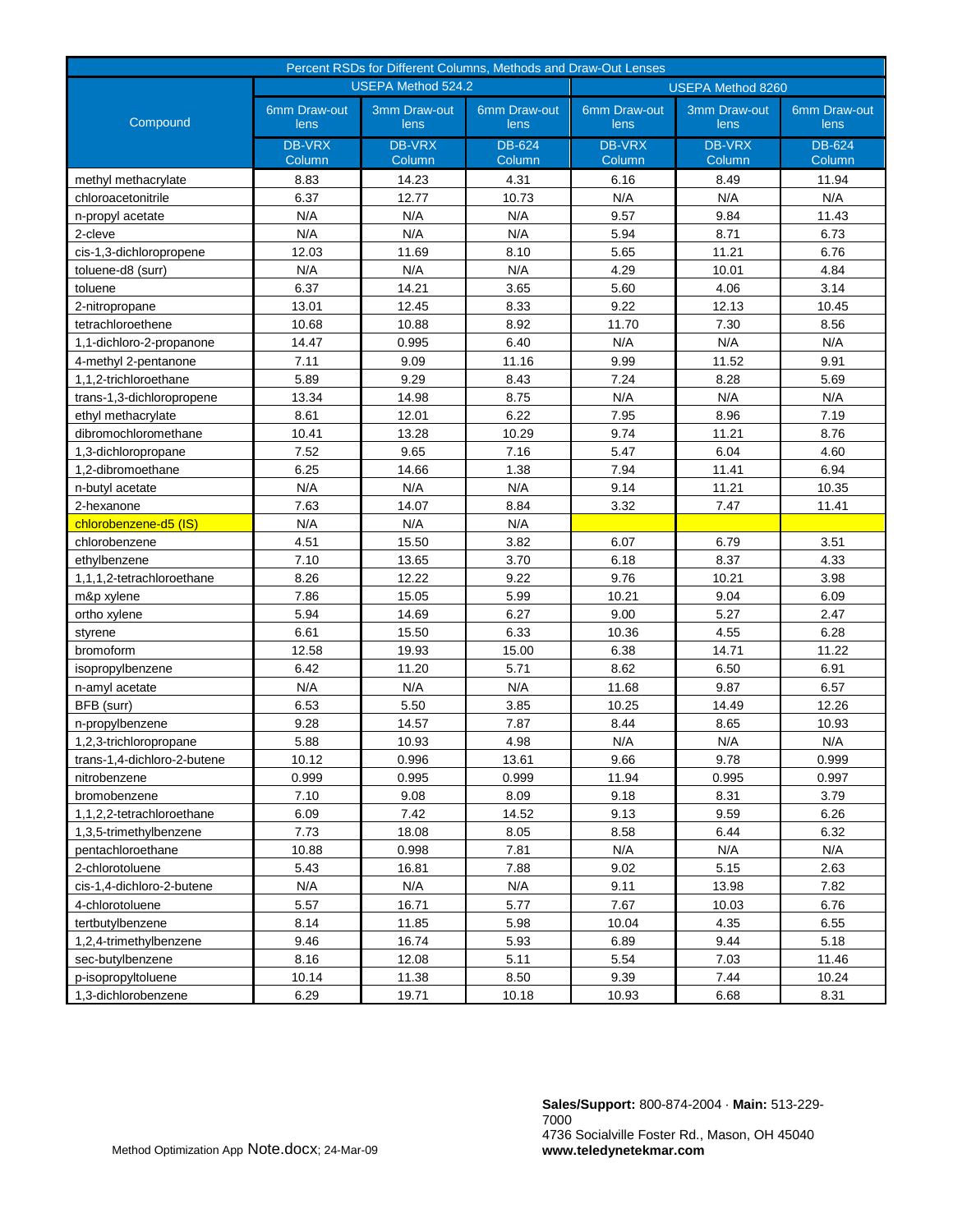| Percent RSDs for Different Columns, Methods and Draw-Out Lenses |                           |                         |                         |                          |                      |                      |  |  |
|-----------------------------------------------------------------|---------------------------|-------------------------|-------------------------|--------------------------|----------------------|----------------------|--|--|
|                                                                 | <b>USEPA Method 524.2</b> |                         |                         | <b>USEPA Method 8260</b> |                      |                      |  |  |
| Compound                                                        | 6mm Draw-out<br>lens      | 3mm Draw-out<br>lens    | 6mm Draw-out<br>lens    | 6mm Draw-out<br>lens     | 3mm Draw-out<br>lens | 6mm Draw-out<br>lens |  |  |
|                                                                 | DB-VRX<br>Column          | <b>DB-VRX</b><br>Column | <b>DB-624</b><br>Column | DB-VRX<br>Column         | DB-VRX<br>Column     | DB-624 Column        |  |  |
| 1,4-dichlorobenzene-d4 (IS)                                     | N/A                       | N/A                     | N/A                     |                          |                      |                      |  |  |
| 1,4-dichlorobenzene                                             | 4.18                      | 19.19                   | 8.67                    | 9.01                     | 8.63                 | 8.98                 |  |  |
| 1,2-dichlorobenzene-d4 (surr)                                   | 5.00                      | 3.72                    | 5.24                    | N/A                      | N/A                  | N/A                  |  |  |
| n-butylbenzene                                                  | 10.83                     | 7.62                    | 10.17                   | 5.38                     | 5.75                 | 12.44                |  |  |
| 1,2-dichlorobenzene                                             | 7.35                      | 9.06                    | 9.61                    | 11.49                    | 7.10                 | 6.63                 |  |  |
| hexachloroethane                                                | 12.82                     | 14.25                   | 14.50                   | N/A                      | N/A                  | N/A                  |  |  |
| 1,2-dibromo-3-chloropropane                                     | 10.47                     | 16.54                   | 14.85                   | 7.62                     | 14.53                | 12.46                |  |  |
| hexachlorobutadiene                                             | 10.42                     | 9.89                    | 12.82                   | 7.60                     | 9.34                 | 13.51                |  |  |
| 1,2,4-trichlorobenzene                                          | 10.45                     | 13.73                   | 7.34                    | 8.49                     | 3.12                 | 12.03                |  |  |
| naphthalene                                                     | 10.04                     | 12.58                   | 10.83                   | 3.76                     | 6.56                 | 9.83                 |  |  |
| 1,2,3-trichlorobenzene                                          | 9.96                      | 13.59                   | 11.13                   | 6.26                     | 9.28                 | 11.54                |  |  |

|  |  | Table 9: Method Performance Comparison |  |
|--|--|----------------------------------------|--|
|--|--|----------------------------------------|--|



**Figure 1: Total Ion Chromatogram of a USEPA Method 8260b 50ppb Calibration Standard using the DB-VRX column and the ultra large (6mm) aperture inert draw-out lens**